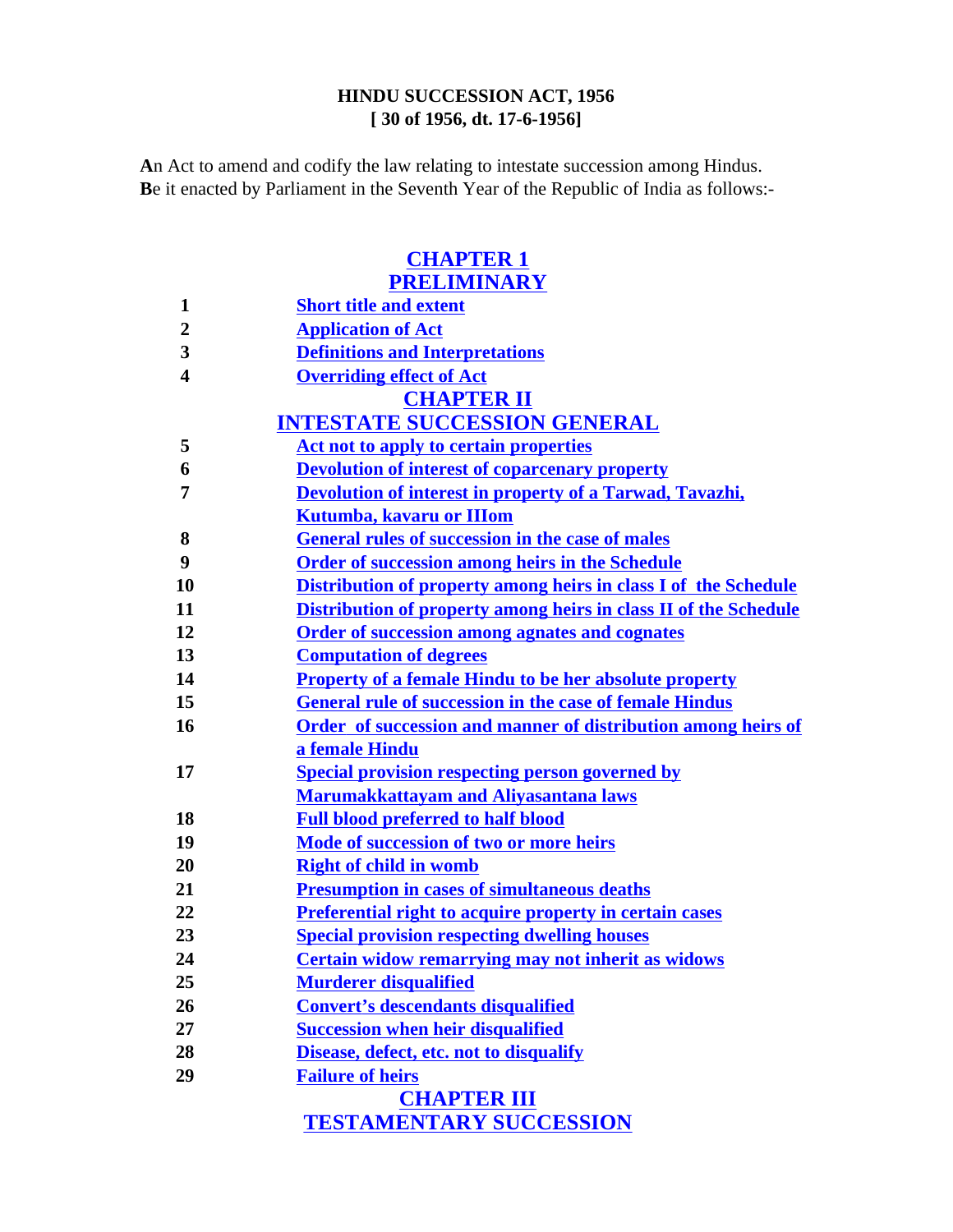# **30 Testamentary succession CHAPTER IV REPEAL 31 Repeal 32 THE SCHEDULE-Heirs in Class I and Class II**

# **HINDU SUCCESSION ACT,1956**

# **CHAPTER I PRELIMINARY**

## **1. Short title and extent**

- (1) This Act may be called the Hindu Succession Act, 1956.
- (2) It extends to the whole of India except the State of Jammu and Kashmir

## **2. Application of Act**

.

- (1) This Act applies-
	- (a) to any person, who is a Hindu by religion in any of its forms or developments including a Virashaiva, a Lingayat or follower of the Brahmo, Prarthana or Arya Samaj;
	- (b) to any person who is Buddhist, Jaina or Sikh by religion; and
	- (c) to any other person who is not a Muslim, Christian, Parsi or Jew by religion unless it is proved that any such person would not have been governed by the Hindu Law or by any custom or usage as part of that law in respect of any of the matters dealt with herein if this Act had not been passed.

**Explanation:** The following persons are Hindus, Buddhists, Jainas or Sikhs by religion, as the case may be:-

- (a) any child, legitimate or illegitimate, one of whose parents are Hindus, Buddhists, Jainas or Sikhs by religion;
- (b) any child, legitimate or illegitimate, one of whose parents is a Hindu, Buddhist, Jaina or Sikh by religion and who is brought up as a member of the tribe, community, group or family to which such parent belongs or belonged;
- (c) any person who is convert or re-convert to the Hindu, Buddhist, Jaina or Sikh religion.
- (2) Notwithstanding anything contained in sub-section (1) nothing contained in this Act shall apply to the members of any Scheduled Tribe within the meaning of clause (25) of article 366 of the Constitution unless the Central Government, by notification in the Official Gazette, otherwise directs.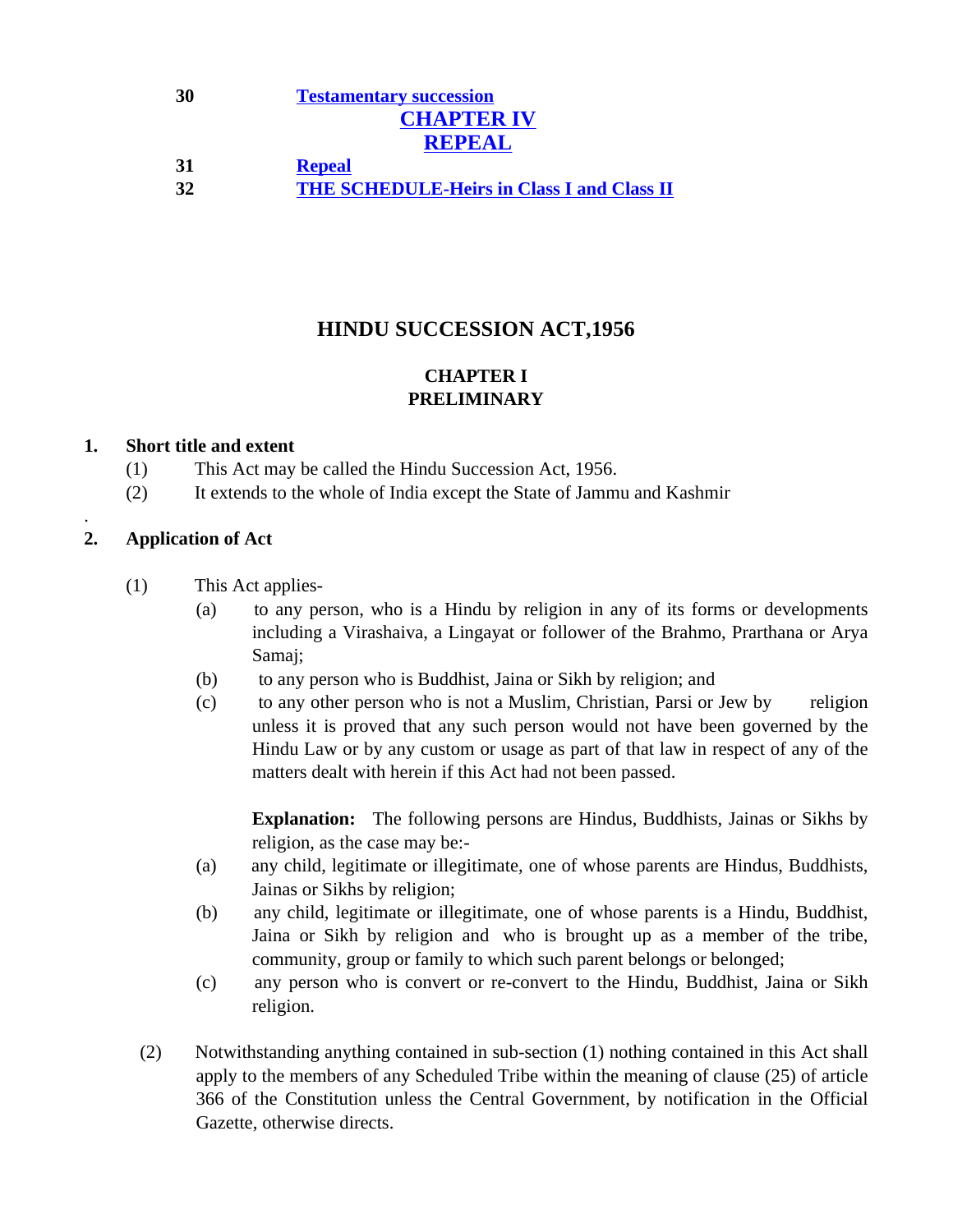(3) The expression "Hindu" in any portion of this Act shall be construed as if it included a person who, though not a Hindu by religion, is, nevertheless, a person to whom this Act applies by virtue of the provisions contained in this section.

# **3. Definitions and interpretations**

- (1) In this Act, unless the context otherwise requires-
	- (a) "agnate"- one person is said to be an "agnate" of another if the two are related by blood or adoption wholly through males;
	- (b) "Aliyasantana law" means the system of law applicable to persons who, if this Act had not been passed, would have been governed by the Madras Aliyasantana Act, 1949, or by the customary Aliyasantana law with respect to the matters for which provision is made in this Act;
	- (c) "cognate"-one person is said to be a cognate of another if the two are related by blood or adoption but not wholly through males;
	- (d) the expressions "custom and "usage" signify any rule which having been continuously and uniformly observed for a long time, has obtained the force of law among Hindus in any local area, tribe, community, group or family: PROVIDED that the rule is certain and not unreasonable or opposed to public policy:

PROVIDED FURTHER that in case of a rule applicable only to a family it has not been discontinued by the family;

- (e) "full blood", "half blood" and "uterine blood"-
	- (i) two persons said to be related to each other by full blood when they are descended from a common ancestor by the same wife, and by half blood when they are descended from a common ancestor but by different wives;
	- (ii) two persons are said to be related to each other by uterine blood when they are descended from a common ancestress but by different husbands;

Explanation: In this clause "ancestor" includes the father and "ancestress" the mother,

- (f) "heir" means any person, male or female, who is entitled to succeed to the property of an intestate under this Act;
- (g) "intestate" a person is deemed to die intestate in respect of property of which he or she has not made a testamentary disposition capable of taking effect;
- (h) "marumakkattayam law" means the system of law applicable to persons-
	- (a) who, if this Act had not been passed, would have been governed by the Madras Marumakkattayam Act, 1932; the Travancore Nayar Act; the Travancore Ezhava Act; the Travancore Nanjinad Vellala Act; the Travancore Kshatriya Act, the Travancore Krishnanvaka Marumakkathayyee Acr; the Cochin Marumakkathayam Act; or the Cochin Nayar Act with respect to the matters for which provision is made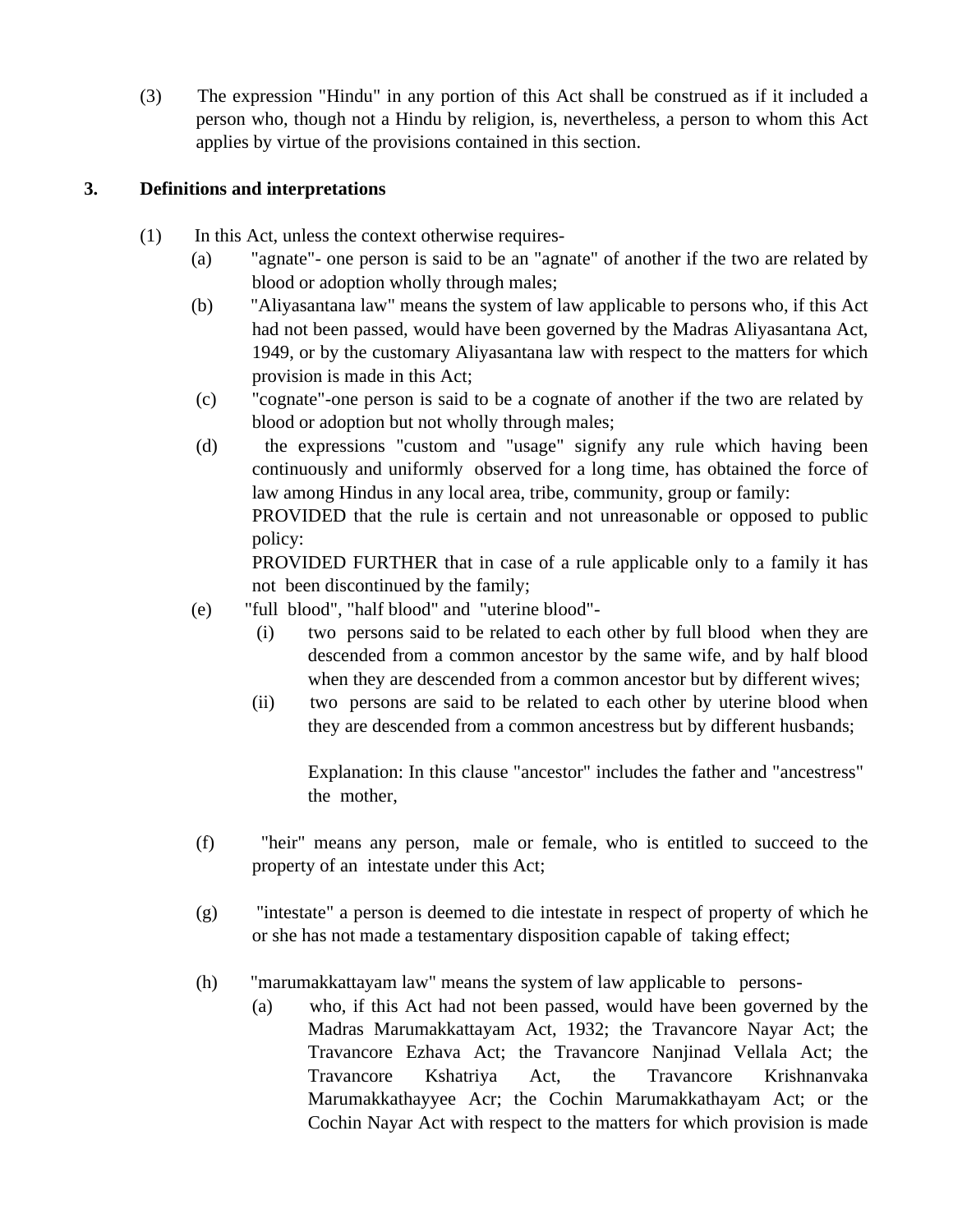in this Act; or

- (b) who belong to any community, the members of which are largely domiciled in the State of Travancore - Cochin or Madras  $\frac{[1]}{[1]}$  [as it existed immediately before the Ist November, 1956,] and who, if this Act had not been passed, would have been governed with respect to the matters for which provision is made in this Act by any system of inheritance in which descent is traced through the female line; but does not include the Aliyasantana law;
- (i) "Nambudri law" means the system of law applicable to persons who if this Act had not been passed, would have been governed by the Madras Nambudri Act, 1932; the Cochin Nambudri Act; or the Travancore Malayala Brahmin Act with respect to the matters for which provision is made in this Act ;
- (j) "related " means related by legitimate kinship:

PROVIDED that illegitimate children shall be deemed to be related to their mother and to one another, and their legitimate descendants shall be deemed to be related to them and to one another; and any word expressing relationship or denoting a relative shall be construed accordingly.

(2) In this Act, unless the context otherwise requires, words imparting the masculine gender shall not be taken to include females.

## **4. Overriding effect of Act**

- (1) Save as otherwise expressly provided in this Act ,-
	- (a) any text, rule or interpretation of Hindu law or any custom or usage as part of that law in force immediately before the commencement of this Act shall cease to have effect with respect to any matter for which provision is made in this Act;
	- (b) any other law in force immediately before the commencement of this Act shall cease to apply to Hindus insofar as it is inconsistent with any of the provisions contained in this Act.
- (2) For the removal of doubts it is hereby declared that nothing contained in this Act shall be deemed to affect the provisions of any law for the time being in force providing for the prevention of fragmentation of agricultural holdings or for the fixation of ceilings or for the devolution of tenancy rights in respect of such holdings.

## **COMMENTS**

A reading of s.4 makes it clear that provision in s.8 are to prevail over principles of Hindu law. Applying the principle it comes to conclusion that a son inheriting separate property of his father, separate property of the father is his separate and individual property and not joint family property.- Addl. Commissioner of Income Tax v. Karuppan Chettiar AIR 1979 Mad 1

As per the language of s. 14 of the Hindu Succession Act, any property possessed by a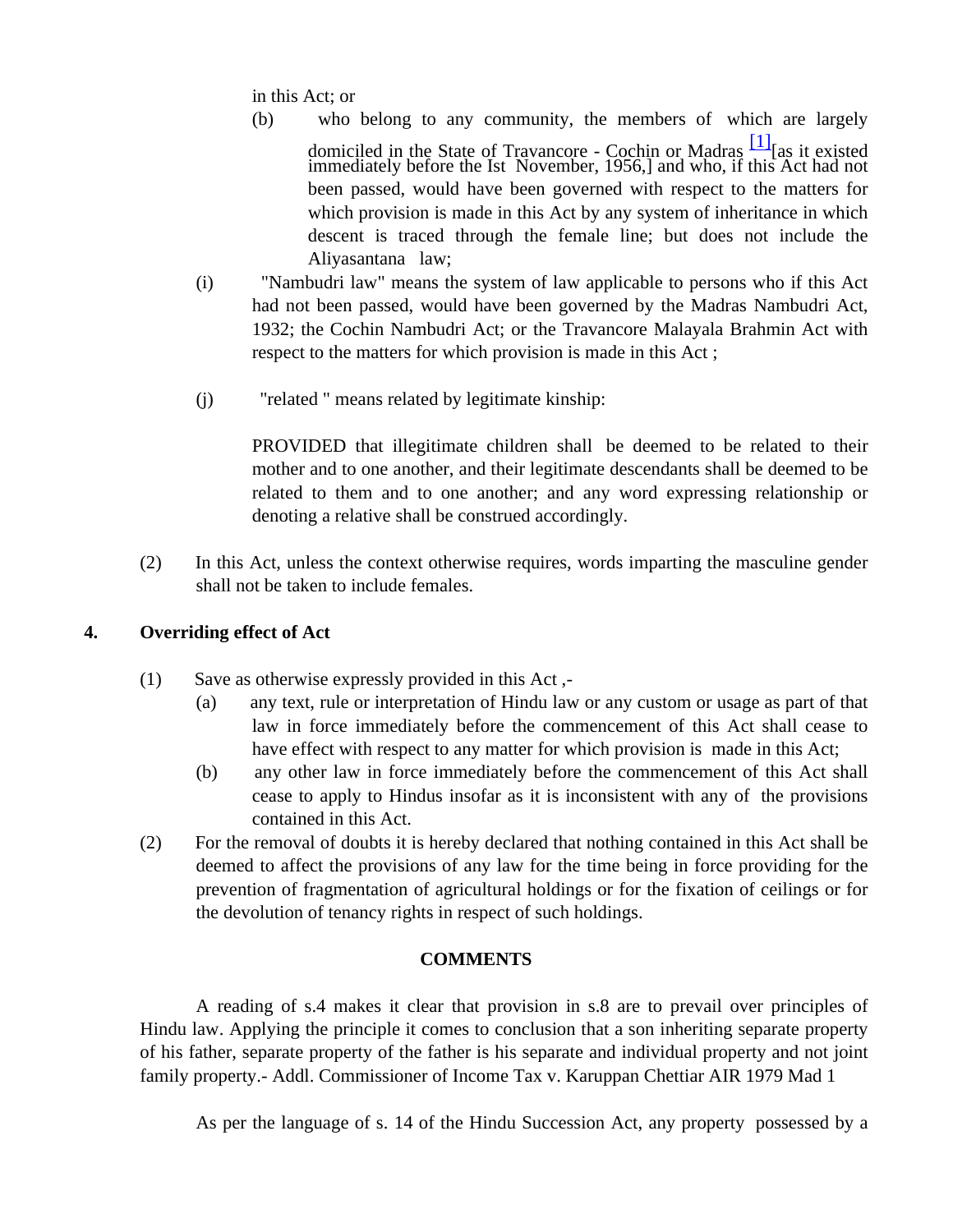female Hindu, shall be held by her as full owner and not as a limited owner. By applying the provisions of s.2 of the Hindu Widow's Remarriage Act,1856,a widow cannot be divested of the property as then it would be an inconsistency with the provisions of this Act.-AIR 1973 Pat.170

Where the marriage of a widow took place prior to the coming into force of this Act, as because of marriage her rights to property had already been lost ,provisions of this Act did not apply.-Sankar Prasad v. Usha Bala AIR 1978 Cal. 525

Mode of devolution as laid down under section 36(5) of the Madras Aliyasantana Act has to give a way to what is laid down in s.8 of the Hindu Succession Act as regard separate property and to s.7 (2) where the property is undivided interest- Sundari v. Laxmi AIR 1980 SC 198

Prior to the present Hindu Succession Act came into force, there was a custom prevailing in Punjab, disentitling daughters to inherit. But now the legal position different according to which where the last male holder died after the Act, the previous law disentitling the daughters to succeed, is no more valid.- Manshan v. Tejram AIR 1980 SC 558.

Act being only of prospective nature so where the heir is not a limited owner, this Act would in no way affect his succession; but it is essential that succession should have taken place prior to the commencement of this Act.-Rameshwar v. Hemant Kumar AIR 1985 Pat.168.

# **CHAPTER II INTESTATE SUCESSION GENERAL**

## **5. Act not to apply to certain properties**

This Act shall not apply to -

- (i) any property succession to which is regulated by the Indian Succession Act, 1925 by reason of the provision contained in section 21 of the Special Marriage Act, 1954.
- (ii) any estate which descends to a single heir by the terms of any covenant or agreement entered into by the Ruler of any Indian State with the Government of India or by the terms of any enactment passed before the commencement of this Act ;
- (iii) the Valiamma Thampuran Kovilagam Estate and the Palace Fund administered by the Palace Administration Board by reason of the powers conferred by Proclamation (IX of 1124) dated 29th June, 1949, promulgated by the Maharaja of Cochin.

### **COMMENTS**

Where the son is brought up a Hindu, the Act in no way puts obstacle before the son being treated as member of the Hindu undivided family.-Maneka Gandhi v. Indira Gandhi AIR 1985 Del 114

### **6. Devolution of interest of coparcenary property**

When a male Hindu dies after the commencement of this Act, having at the time of his death an interest in Mitakshara coparcenary property, his interest in the property shall devolve by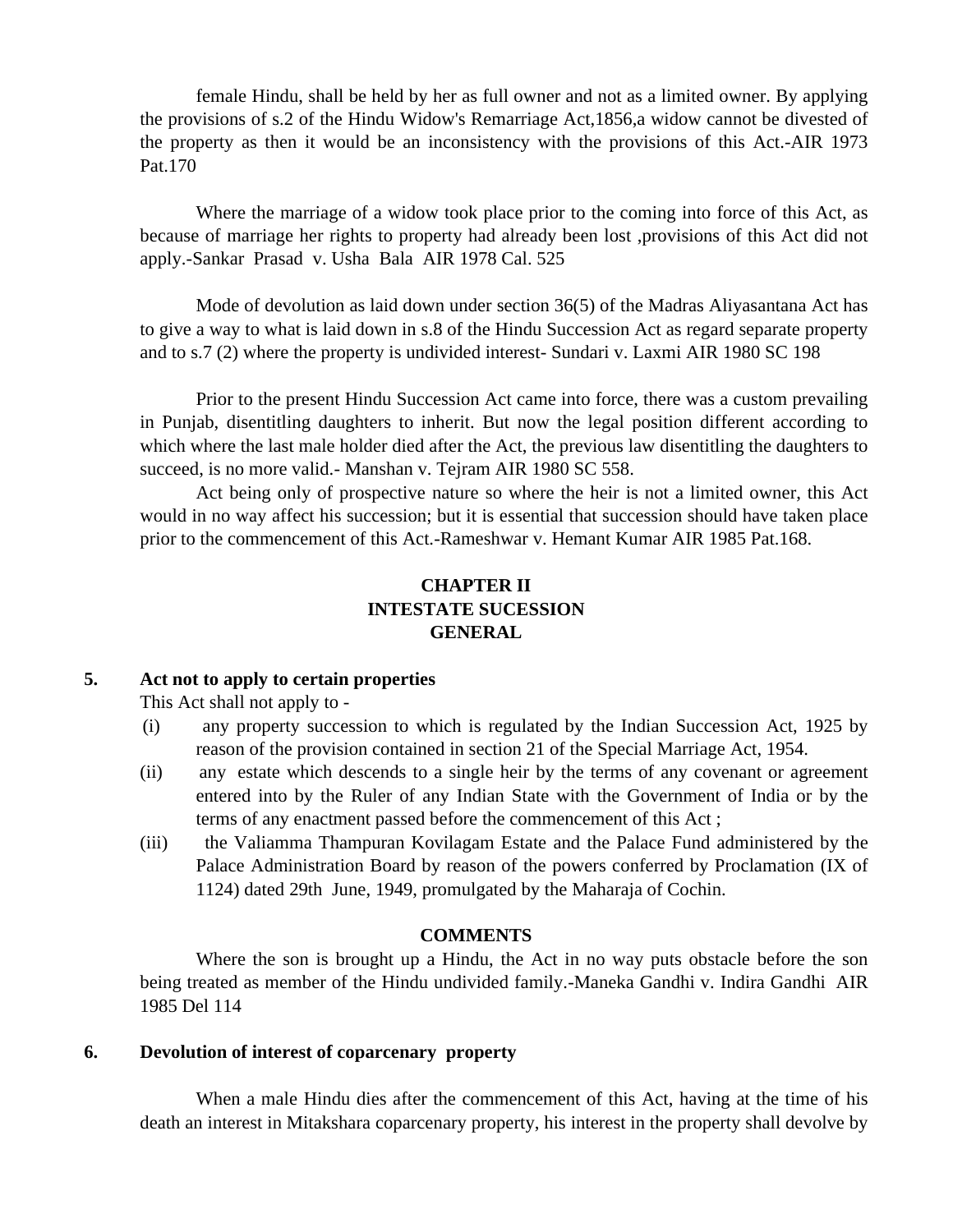survivorship upon the surviving members of the coparcenary and not in accordance with this Act:

PROVIDED that, if the deceased had left him surviving a female relative specified in class I of the Schedule or a male relative specified in that class who claims through such female relative, the interest of the deceased in the Mitakshara coparcenary property shall devolve by testamentary or intestate succession, as the case may be, under this Act and not by survivorship.

*Explanation I:* For the purposes of this section, the interest of Hindu Mitakshara coparcener shall be deemed to be the share in the property that would have been allotted to him if a partition of the property had taken place immediately before his death, irrespective of whether he was entitled to claim partition or not.

*Explanation 2:* Nothing contained in the proviso to this section shall be construed as enabling a person who has separated himself from the coparcenary before the death of the deceased or any of his heirs to claim on intestacy a share in the interest referred to therein.

#### **COMMENTS**

Property that is in the hands of the son can not amount to coparcenary property, the reason behind being that nature and character of ancestral property as far as Mitakshara law is concerned is completely abrogated- Malchand Thirani & Sons v. CIT 1980 (121) ITR 976

In order to ascertain the nature of property within the meaning of s.6 relevant date is the date on which the father acquired the property whether by succession or by dissolution-Ram Singh v. Badhu Sen AIR 1981 All 126.

Where the separate property it got by the father in partition with his sons; the property is not to be taken as coparcenary property in the hands of father. On father becoming dead each son takes as a tenant-in-common and not as joint tenant-Satya Narayana v. Rameshwer AIR 1982 Pat 44.

In the case, actual partition takes place, share of the person, widow or the mother, entitled is to be consider so as to ascertain the share of the deceased coparcener.-Viruprakash v.Bole dawwa 1981 (1) Kar LJ 433

Share of the heirs must be ascertained on the basis that they had separated from one another and had received a share in the partition which has taken place during the life time of the deceased. The allotment of his share is not a processual step devised merely for the purpose of working out some other conclusion. Heir will get his or her shall in the interest which the deceased had in the coparcenary property at the time of his death, in addition to the share which he or she received or must be deemed to have received in the rational partition-Gurupada v.Heera Bai AIR 1978 SC 1239

Where upon the partition taking place, the widowed mother is allotted a share, she cannot be deprived of her right to inheritance on the death of the son. She is entitled to have a share in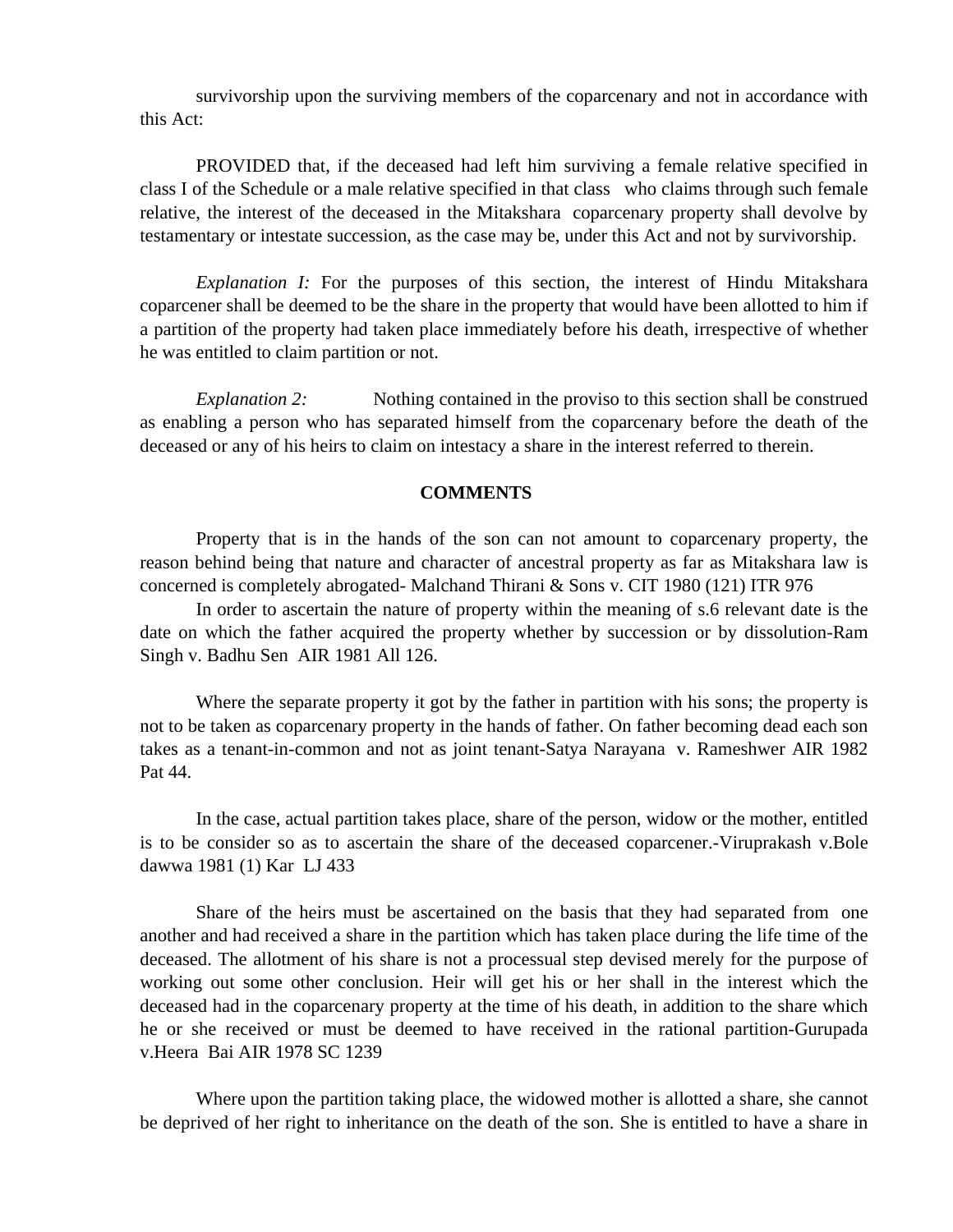the interest of the son in the co-parcenary property-Savitri v. Devaki AIR 1982 Kar 67

# **7. Devolution of interest in the property of a tarwad, tavazhi, kutumba, kavaru or illom**

(1) When a Hindu to whom the marumakkattayam or nambudri law would have applied if this Act had not been passed dies after the commencement of this Act, having at the time of his or her death an interest in the property of a tarwad, tavazhi or illom, as the case may be, his or her interest in the property shall devolve by testamentary or intestate succession, as the case may be, under this Act and not according to the marumkkattayam or numbudri law.

*Explanation:* For the purposes of this sub-section, the interest of a Hindu in the property of a tarwad, tavazhi or illom shall be deemed to be the share in the property of tarwad, tavazhi or illom , as the case may be, that would have fallen to him or her if a partition of that property per capita had been made immediately before his or her death among all the members of tarwad, tavazhi or illom, as the case may be, then living whether he or she was entitled to claim such partition or not under the marumakkattayam or nambudri law applicable to him or her, and such share shall be deemed to have been allotted to him or her absolutely.

(2) When a Hindu to whom the aliyasantana law would have applied if this Act had not been passed, dies after the commencement of this Act, having at the time of his or her death an undivided interest in the property of a kutumba or kavaru, as the case may be his or her interest in the property shall devolve by testamentary or intestate succession, as the case may be, under this Act and not according to the aliyasantana law.

*Explanation:* For the purposes of this sub-section, the interest of a Hindu in the property of kutumba or kavaru shall be deemed to be the share in the property of the kutumba or kavaru as the case may be, that would have fallen to him or her if a partition of that property per capita had been made immediately before his or her death among all the members of the kutumba or kavaru, as the case may be, then living, whether he or she was entitled to claim such partition or not under the aliyasantana law, and such share shall be deemed to have been allotted to him or her absolutely.

(3) Notwithstanding anything contained in sub-section (1), when a sthanamdar dies after the commencement of this Act, sthanam property held by him shall devolve upon the members of the family to which the sthanamdar belonged and the heirs of the sthanamdar as if the sthanam property had been divided per capita immediately before the death of the sthanamdar among himself and all the members of his family then living, and the shares falling to the members of his family and the heirs of the sthanamdar shall be held by them as their separate property.

Explanation: For the purposes of this sub-section, the family of a sthanamdar shall include every branch of that family, whether divided or undivided, the male members of which would have been entitled by any custom or usage to succeed to the position of sthanamdar if this Act had not been passed.

# **COMMENTS**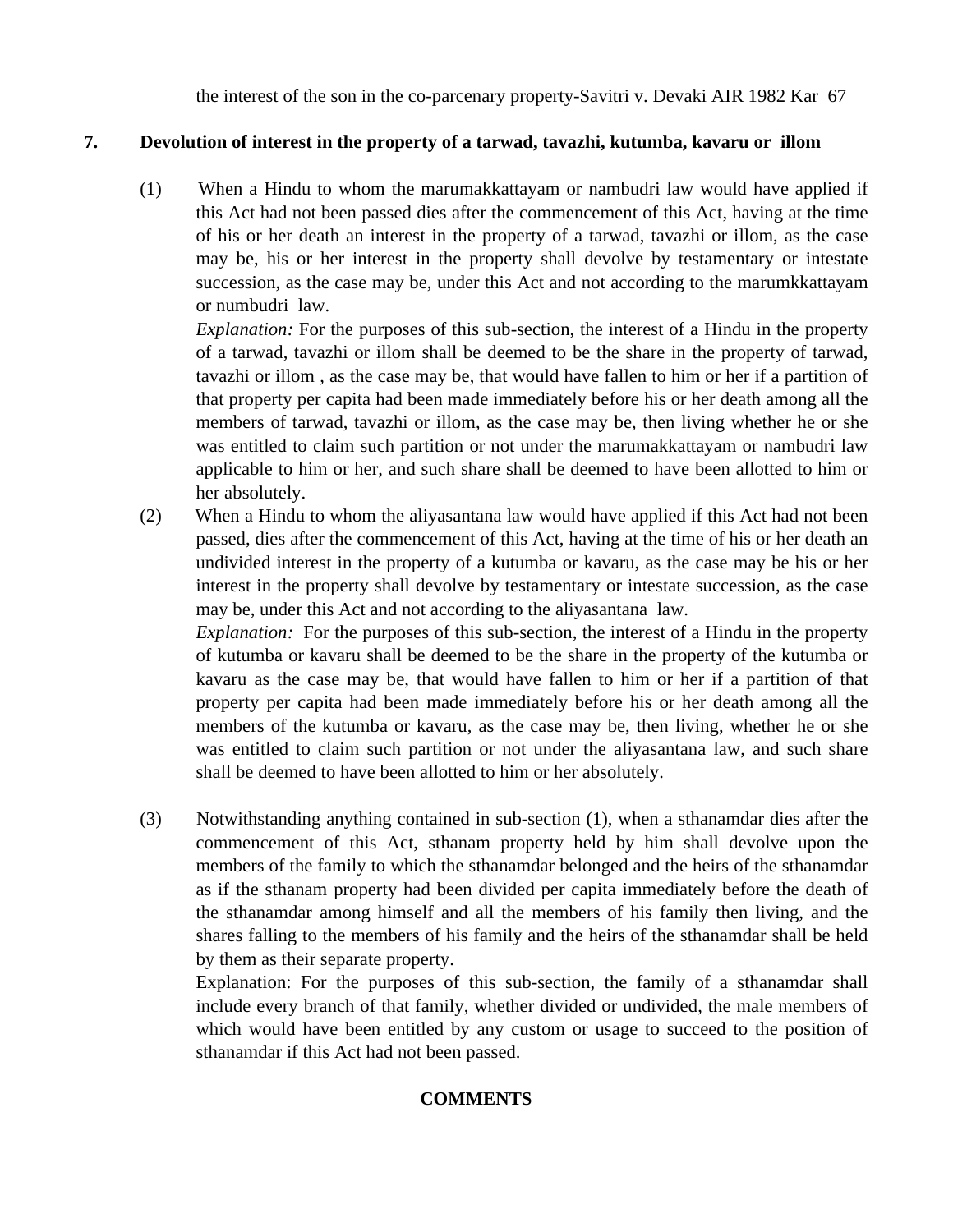The mode of devolution which s.36 (5) of the Aliyasanthana Act prescribes has to give way to the provisions of s.8 of the Hindu Succession Act prescribing a different mode of succession.-Ramanaraj v. Jagannath AIR 1982 Kar 270

Devolution of the undivided interest of the deceased or the separate property of the deceased is to be in accordance with the s.7 (2) and s.17 of the Hindu Succession Act only.- Ramanaraj v. Jagannath AIR 1982 Kar 270

## **8. General rules of succession in the case of males**.

The property of a male Hindu dying intestate shall devolve according to the provisions of this Chapter-

- (a) firstly, upon the heirs, being the relatives specified in class I of the Schedule;
- (b) secondly, if there is no heir of class I, then upon the heirs, being the relatives specified in class II of the Schedule;
- (c) thirdly, if there is no heir of any of two classes, then upon the agnates of the deceased; and
- (d) lastly , if there is no agnate, then upon the cognates of the deceased.

### **COMMENTS**

Subsequent to the compromises decree, property would revert back to the estate of the donor after his lifetime, and it is the Hindu Succession Act that is to govern the succession to the property.-Maushan v. Taj Ram AIR 1980 SC 558

Where a partition of a joint family property takes place and a separate share is given to the mother, then in the case of death of one of the sons the mother would be entitled to have a share in the separate property of her son. Fact that earlier when the partition took place she was given a share would not place any bar.-Savitri v. Devaki AIR 1982 Kar. 67

In the case of a Hindu male governed by Mitakshara under s.8 of the Act, the property that devolves on him will be his separate property. Such a property would never amount to join family property in his hands as against his son.-Yudhishtir v. Ashok Kumar AIR 1987 SC 558

In case the widow remarries, she would not be divested of the property inherited by her simply on account of her remarrying.-Udham Kaur v. Harbans 1983 HLR 579

## **9. Order of succession among heirs in the Schedule**

Among the heirs specified in the Schedule, those in class I shall take simultaneously and to the exclusion of all other heirs; those in the first entry in class II shall be preferred to those in the second entry; those in the second entry shall be preferred to those in the third entry; and so on in succession.

## **10. Distribution of property among heirs in class I of the Schedule**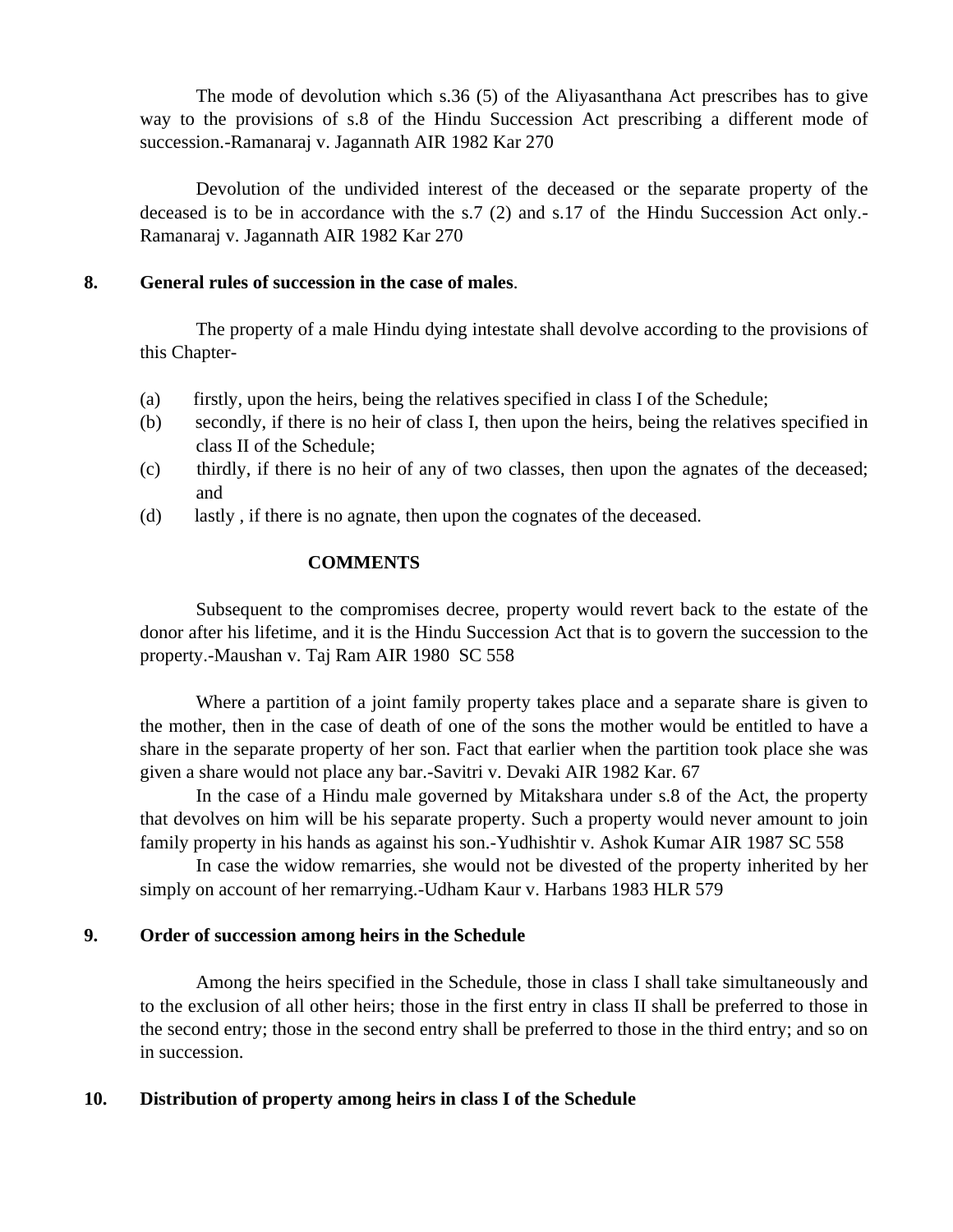The property of an intestate shall be divided among the heirs in class I of the Schedule in accordance with the following rules :

Rule 1-The intestate's widow, or if there are more widows than one, all the widows together, shall take one share.

Rule 2- The surviving sons and daughters and the mother of the intestate shall each take one share.

Rule 3- The heirs in the branch of each pre-deceased son or each pre-deceased daughter of the insteatate shall take between them one share.

Rule 4- The distribution of the share referred to in Rule 3-

- (i) among the heirs in the branch of pre-deceased son shall be so made that his widow (or widow together) and the surviving sons and daughters get equal portions; and the branch of his predeceased sons gets the same portion;
- (ii) among the heirs in the branch of the pre-deceased daughter shall be so made that the surviving sons and daughters get equal portions.

## **11. Distribution of property among heirs in class II of the Schedule**

The property of an intestate shall be divided between the heirs specified in any one entry in class II of the Schedule so that they share equally.

## **12. Order of succession among agnates and cognates**

The order of succession among agnates or cognates, as the case may be, shall be determined in accordance with the rules of preference laid down hereunder:

Rule1-Of two heirs, the one who has fewer or no degrees of ascent is preferred.

Rule2- Where the number of degrees of ascent is the same or none, that

heir is preferred who has fewer or no degrees of descent.

Rule3- Where neither heirs is entitled to be preferred to the other Rule 1 or Rule 2 they take simultaneously.

## **13. Computation of degrees**

- (1) For the purposes of determining the order of succession among agnates or cognates, relationship shall be reckoned from the intestate to the heir in terms of degrees or ascent or degrees of descent or both, as the case may be
- (1) Degrees of ascent and degrees of descent shall be computed inclusive of the intestate
- (3) Every generation constitutes a degree either ascending or descending.

## **14. Property of a female Hindu to be her absolute property**

(1) Any property possessed by a female Hindu, whether acquired before or after the commencement of this Act, shall be held by her as full owner thereof and not as a limited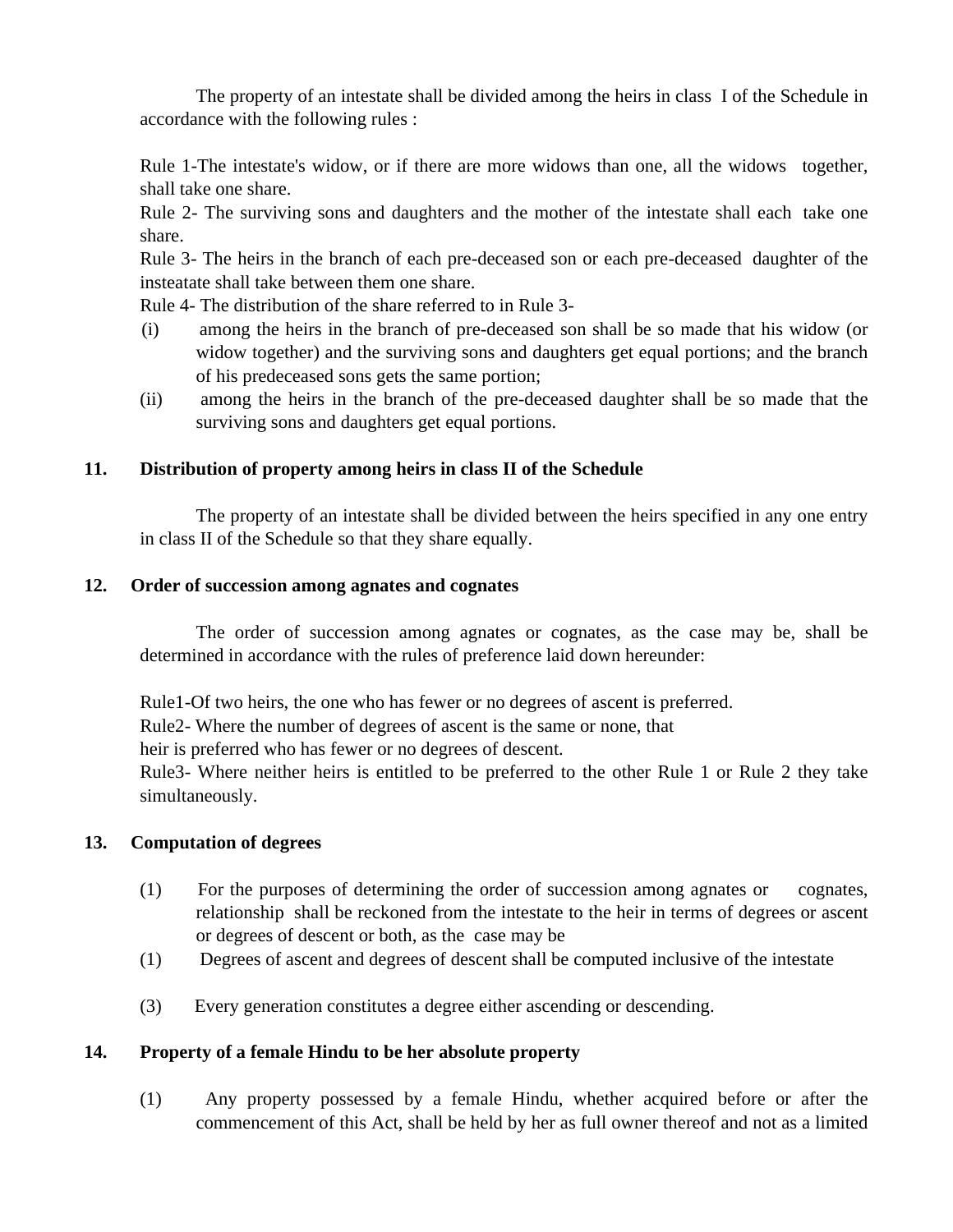owner.

Explanation:- In this sub-section "property" includes both movable and immovable property acquired by a female Hindu by inheritance or devise, or at a partition, or in lieu of maintenance or arrears of maintenance, or by gift from any person, whether a relative or not, before, at or after her marriage, or by her own skill or exertion, or by purchase or by prescription, or in any other manner whatsoever, and also any such property held by her as stridhana immediately before the commencement of this Act.

(2) Nothing contained in sub-section (1) shall apply to any property acquired by way of gift or under a will or any other instrument or under a decree or order of a civil court or under an award where the terms of the gift, will or other instrument or the decree, order or award prescribe a restricted estate in such property.

## **COMMENTS**

This section recognises equality of sexes and elevates the women from subservient position in the field of economy to a higher pedestal. Now the women can enjoy and have full powers as regards disposal of property held by them. They are to be taken as owners without putting any artifical limitations on their right of ownership.- Bai Vijaya v. Thakuribai Chela Bhai AIR 1979 SC 993

Where the death of the husband took place in the year 1936, before the Hindu Women's Right to Property Act came into force, as at that time only right of maintenance was conferred upon the widow, there would not be any application of s.14 (1)- Suraj Mul v. Babulal AIR 1985 Del 95

Besides possessing an existing right of maintenance, a woman in the Hindu family is also conferred right in the family property. It cannot be said that partition deed is something creating a new right in her in so far as the property is concerned; nor it amounts to acquiring of the property by her by virtue of partition deed when the facts are so, there would be the application of sub-s. (1) of s.14 and not of sub-s.(2) of the said section.-Tulasamma v. Seshareddi AIR 1977 SC 1944

Where the property is acquired by the Hindu female under a written instrument or decree and such acquisition is not traceable to any antecedent title, there would be the application of sub-s. (2) and when antecedent title is traceable, a document like will is of no consequence and sub s. (1) would come into operation-Jaswant Kaur v. Majid Harpal Singh 1990(1) MLJ SC 1.

In the instant case mutation took place and the records showed as widow of the last male holder. When present Hindu Succession Act came into force, collaterals raised the contention that mutation was without any right in the property and the collaterals had the right in the property it was held that as s.14 (1) conferred absolute right on the widow, collaterals had nothing to say.-Bishwanath Pandey v. Badami Kaur AIR 1980 SC 1329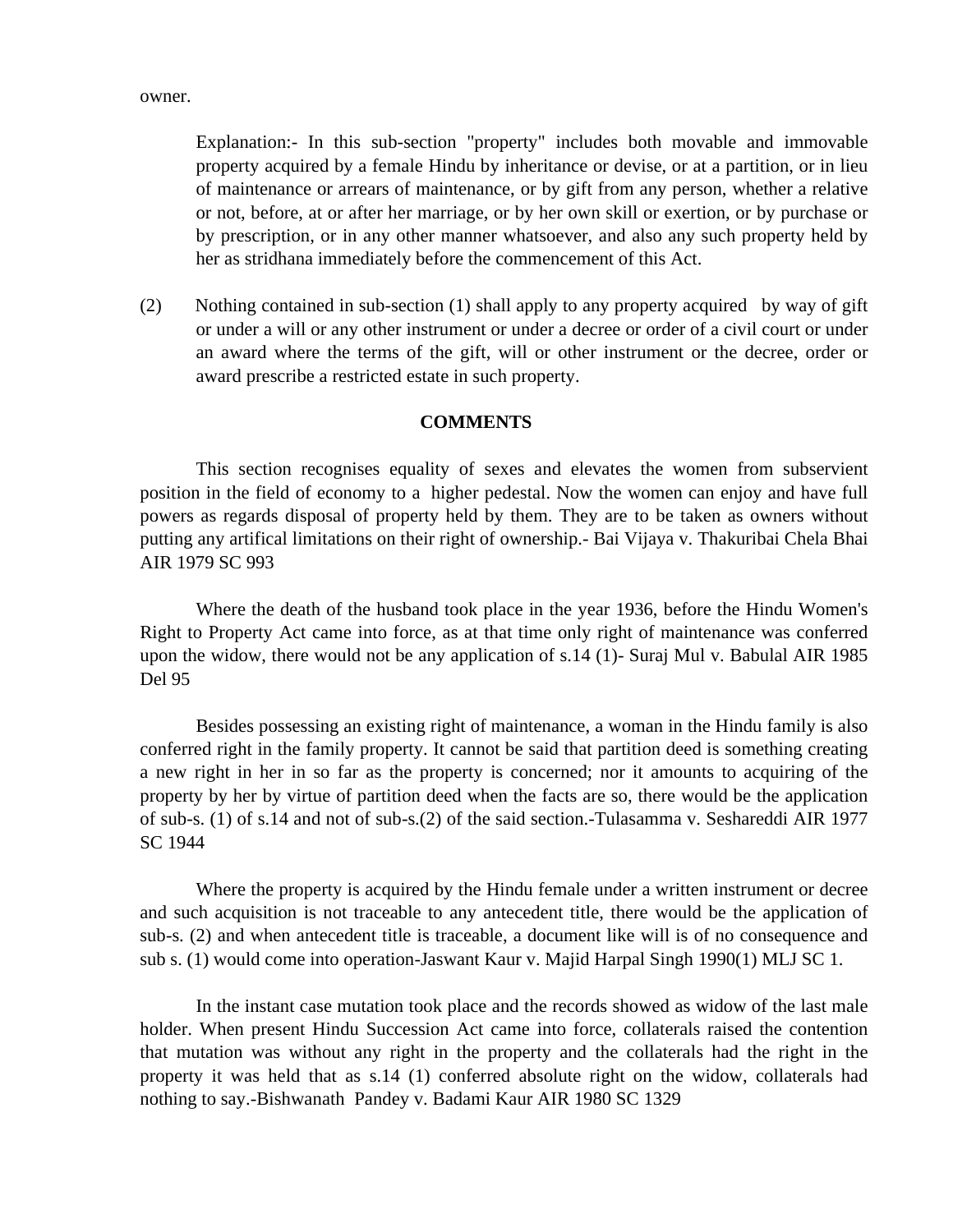Application of the provision of s. 14 (2) is confined to causes where on account of some grant or disposition, a right is conferred with certain restrictions on the widow for the first time and not in recognition of any pre-existing right-Abirami v. Mathuram 1984 (2) MLJ 391

Where a stipulation in the will suggested the wife to enjoy the property for her life and thereafter the property had to revert back to the successors of the testator, it was held that the widow had an absolute estate and there was the application of s. 14 (1) Pritam Singh v. Bachan Kaur AIR 1985 Punj 4

Where the Hindu female in possession of the property of her husband becomes absolute owner and the property is subsequently sold by her, the purchaser would get absolute right in the property despite the fact that there was no such necessity or benefit before the family requiring the disposal.-Veerangowda v. Basant Gowda 1981(2) Kar LJ 385

### **15. General rules of succession in the case of female Hindus**

- (1) The property of a female Hindu dying intestate shall devolve according to the rules set out in section 16:
	- (a) firstly, upon the sons and daughters (including the children of any pre-deceased son or daughter) and the husband;
	- (b) secondly, upon the heirs of the husband;
	- (c) thirdly, upon the mother and father;
	- (d) fourthly, upon the heirs of the father; and
	- (e) lastly, upon the heirs of the mother.
- (2) Notwithstanding anything contained in sub-section (1)-
	- (a) any property inherited by a female Hindu from her father or mother shall devolve, in the absence of any son or daughter of the deceased (including the children of any pre-deceased son or daughter) not upon the other heirs referred to in subsection (1) in the order specified therein, but upon the heirs of the father; and
	- (b) any property inherited by a female Hindu from her husband or from her father-inlaw shall devolve, in the absence of any son or daughter of the deceased (including the children of any pre-deceased son or daughter) not upon the other heirs referred to in sub-section (1) in the order specified therein, but upon the heirs of the husband.

### **COMMENTS**

Within the expression " son and daughter" there is no inclusion of step-son and step daughter.-Visalakshi v. Chelliah Pillai 1988 (2) MLJ 511

Clause (a) of the sub s. (1) does not include the widow of a predeceased son and the husband of a predeceased daughter in the category of heirs. On the death of a female intestate, the daughter of the predeceased son is given the preference over the sister of her husband.- Mohindero v. Kartar Singh AIR 1991 SC 257.

## **16. Order of succession and manner of distribution among heirs of a female Hindu**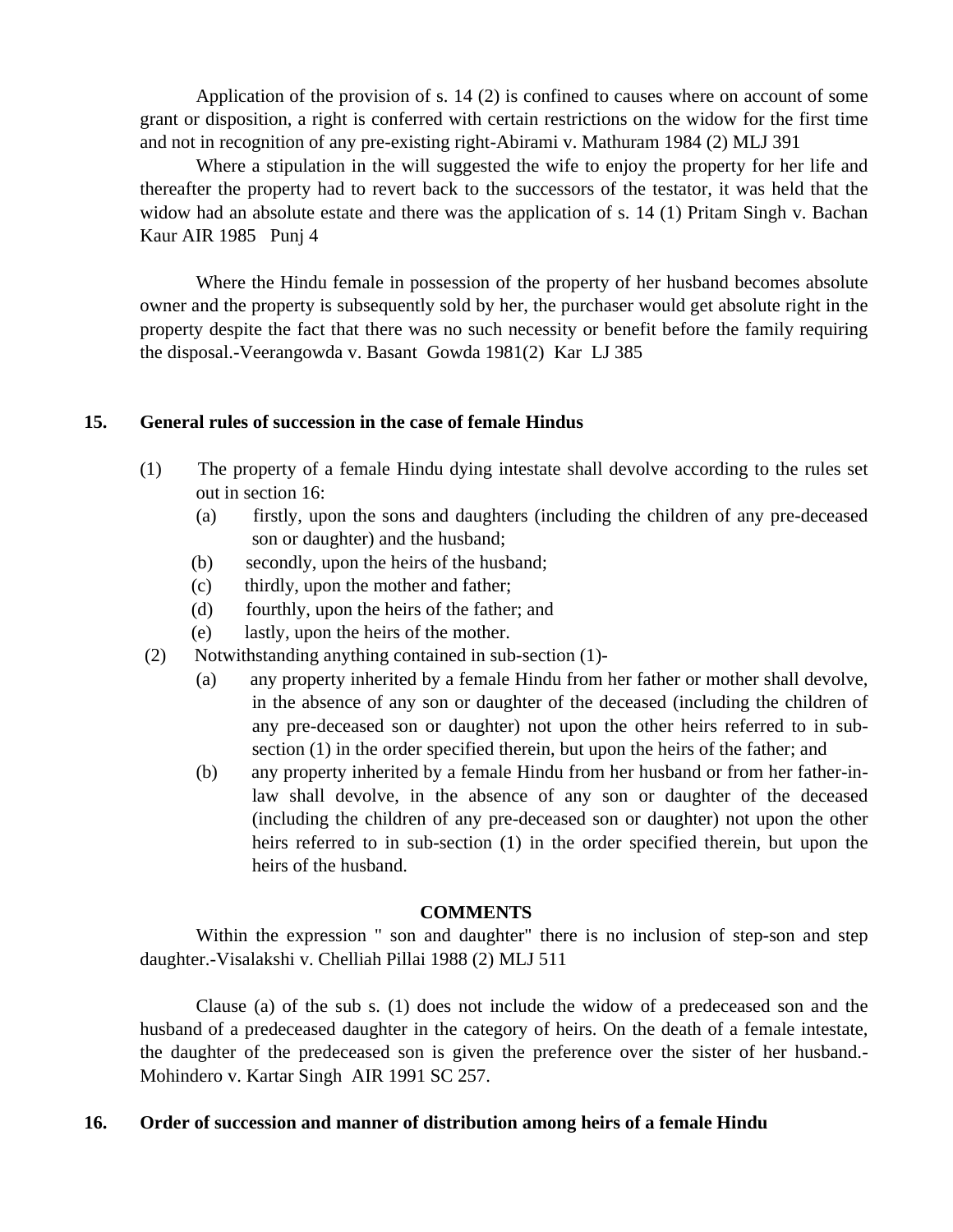The order of succession among the heirs referred to in section 15 shall be, and the distribution of the intestate's property among those heirs shall take place, according to the following rules, namely:-

Rule 1- Among the heirs specified in sub-section (1) of section 15, those in one entry shall be preferred to those in any succeeding entry and those including in the same entry shall take simultaneously.

Rule 2- If any son or daughter of the intestate had pre-deceased the intestate leaving his or her own children alive at the time of the intestate's death, the children of such son or daughter shall take between them the share which such son or daughter would have taken if living at the intestate's death.

Rule 3- The devolution of the property of the intestate on the heirs referred to in clauses (b), (d) and (e) of sub-section (1) and in sub section (2) of section 15 shall be in the same order and according to the same rules as would have applied if the property had been the father's or the mother's or the husband's as the case may be, and such person had died intestate in respect thereof immediately after the intestate's death.

#### **COMMENTS**

Where there was the pendency of the suit filed by a female Hindu against the family of her father for the partition of the family property but the female filling the suit died issueless, her husband was not granted permission to enter as her legal representative for the fact that the property devolved upon the father of the deceased under s. 15 (2) (a)- Raghuvar v. Jhaniki Prasad AIR 1981 MP 39

## **17 Special provisions respecting persons governed by Marumakkattayam and Aliyasantana laws**

The provisions of section 8,10,15 and 23 shall have effect in relation to persons who would have been governed by the marumakkattayam law or aliyasantana law if this Act had not been passed as if-

- (i) for sub-clauses (c) and (d) of section 8, the following had been substituted namely:-
	- "(c) thirdly, if there is no heir of any of the two clauses, then upon is relatives, whether agnates or cognates";
- (ii) for clauses (a) to (e) of sub section  $(1)$  of section 15, the following had been substituted namely:-
	- (a) "firstly, upon the sons and daughters (including the children of any predeceased son or daughter) and the mother ;
	- (b) secondly, upon the father and the husband;
	- (c) thirdly, upon the heirs of the mother;
	- (d) fourthly, upon the heirs of the father; and
	- (e) lastly, upon the heirs of the husband";
- (iii) clause (a) of sub-section (2) of section 15 had been omitted;
- (iv) section 23 had been omitted.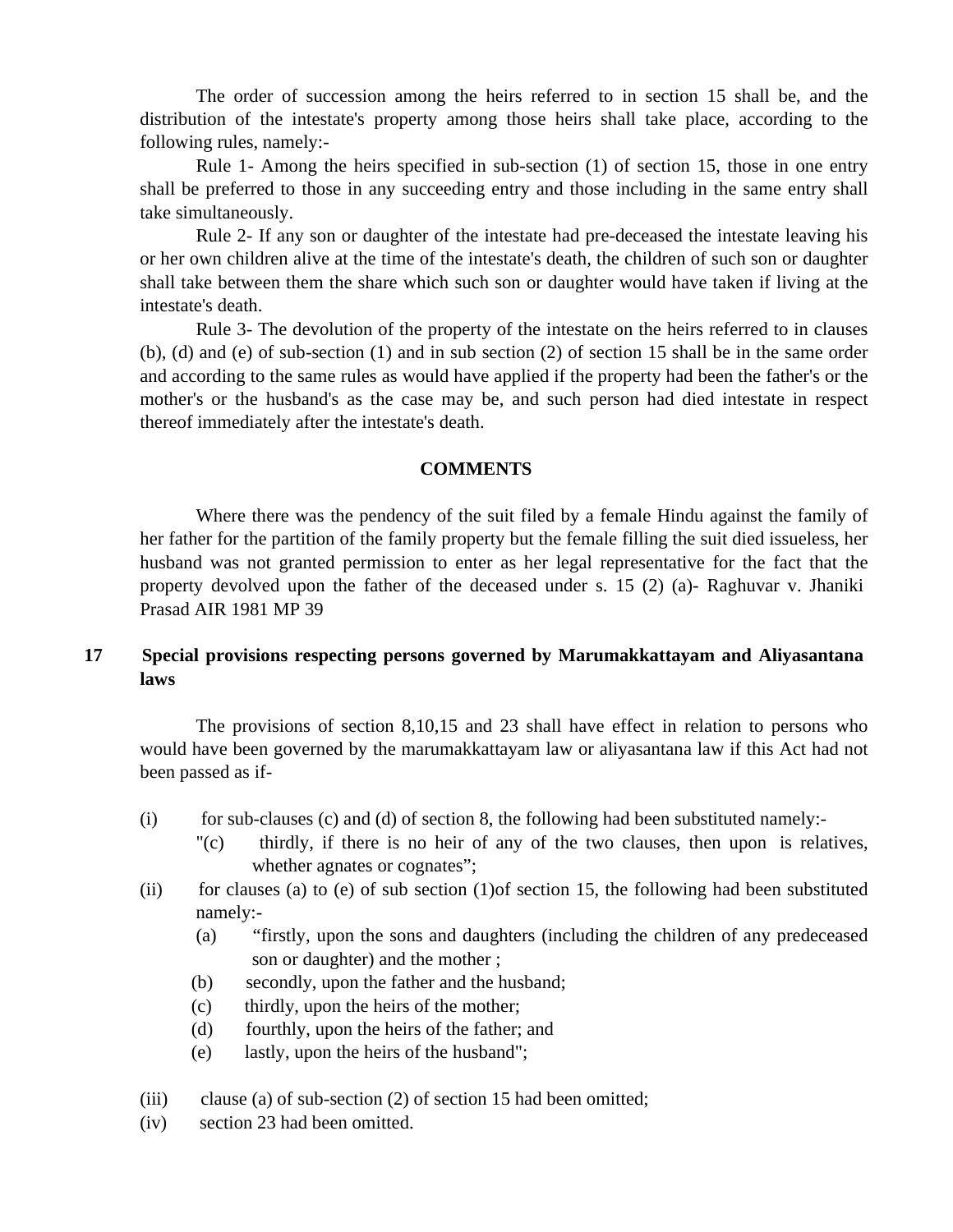### **GENERAL PROVISIONS RELATING TO SUCCESSION**

#### **18. Full blood preferred to half blood**

Heirs related to an intestate by full blood shall be preferred to heirs related by half blood, if the nature of the relationship is the same in every other respect.

## **COMMENTS**

Brothers and sisters, when some of them are son of the same mother as that of the intestate and some not, may be related by full blood while some by half blood. When that is so, heirs by full blood exclude the heirs by half blood.- Narayanan v. Pushparajini AIR 1991 Ker 10

#### **19. Mode of succession of two or more heirs**

If two or more heirs succeed together to the property of an intestate, they shall take the property-

- (a) save as otherwise expressly provided in this Act, per capita and not per stripes; and
- (b) as tenants-in- common and not as joint tenants.

### **COMMENTS**

Upon the death of the father leaving behind his son, widow and a daughter, all of them would take as tenant-in-common in the joint family property. Son, in spite of the fact, that is the karta of the family would not be having any right to alienate the property and where the alienation takes place that would not be binding value upon the widow and the daughter.- Usha Singh v. Virendra Kumar 1981 (7) All LR 364

## **20. Right of child in womb**

A child who was in the womb at the time of death of an intestate and who is subsequently born alive has the same right to inherit to the intestate as if he or she had been born before the death of the intestate, and the inheritance shall be deemed to vest in such a case with effect from the date of the death of the intestate.

## **21. Presumption in cases of simultaneous deaths**

Where two persons have died in circumstances rendering it uncertain whether either of them, and if so which, survived the other, then for all purposes affecting succession to property, it shall be presumed, until the contrary is proved, that the younger survived the elder.

## **22. Preferential right to acquire property in certain cases**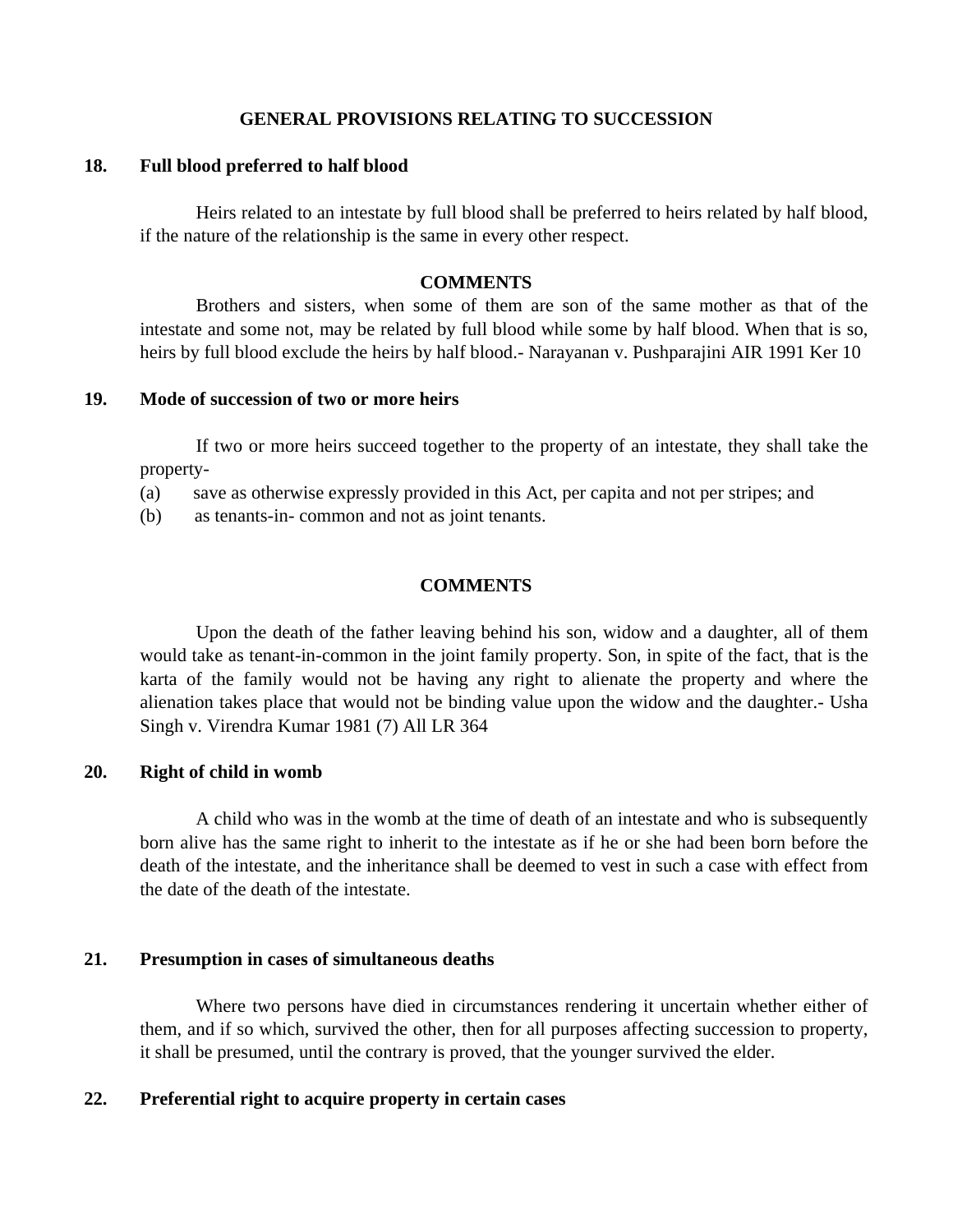- (1) Where, after the commencement of this Act, interest in any immovable property of an intestate, or in any business carried on by him or her, whether solely or in conjunction with others, devolve upon to two or more heirs specified in class I of the Schedule, and any one of such heirs proposes to transfer his or her interest in the property or business, the other heirs shall have a preferential right to acquire the interest proposed to be transferred.
- (2) The consideration for which any interest in the property of the deceased may be transferred under this sub section shall, in the absence of any agreement between the parties, be determined by the court on application being made to it in this behalf, and if any person proposing to acquire the interest is not willing to acquire it for the consideration so determined, such person shall be liable to pay all costs of or incident to the application.
- (2) If there are two or more heirs specified in class I of the Schedule proposing to acquire any interest under this section, that heir who offers the highest consideration for the transfer shall be preferred.

Explanation:- In this section,"court" means the court within the limits of whose jurisdiction the immovable property is situate or the business is carried on, and includes any other court which the State Government may, by notification in the Official Gazette, specify in this behalf.

### **COMMENTS**

Agricultural land is excluded from the expression "immovable property" as used in this section therefore the preferential right is confined only to the business and to the immovable property of the kind which does not include agricultural lands.-Jeewanram v. Lichmadevi AIR 1981 Raj 16. An application for fixing the consideration can not be maintained after the transfer is given effect, that is different thing that application is permitted to be converted into a suit.- Ghewari Wala Jain v. Hanuman Prasad AIR 1981 MP 250. Where an application is moved under this section and a decision taken thereupon, there is no provision for appeal either under this section or some where else under this Act. The decision taken as such is not a decree so as to prefer an appeal. Even order 43 rule 1 of CPC does not make it an appealable order-Tarakadas Ghosh v. Sunil Kumar Ghosh AIR 1980 Cal 53

#### **23. Special provision respecting dwelling houses**

Where a Hindu intestate has left surviving him or her both male and female heirs specified in class I of the Schedule and his or her property includes a dwelling house wholly occupied by members of his or her family, then, notwithstanding anything contained in this Act, the right of any such female heir to claim partition of the dwelling-house shall not arise until the male heirs choose to divide their respective shares therein; but the female heir shall be entitled to a right of residence therein:

PROVIDED that where such female heir is a daughter, she shall be entitled to a right of residence in the dwelling house only if she is unmarried or has been deserted by or has separated from her husband or is a widow.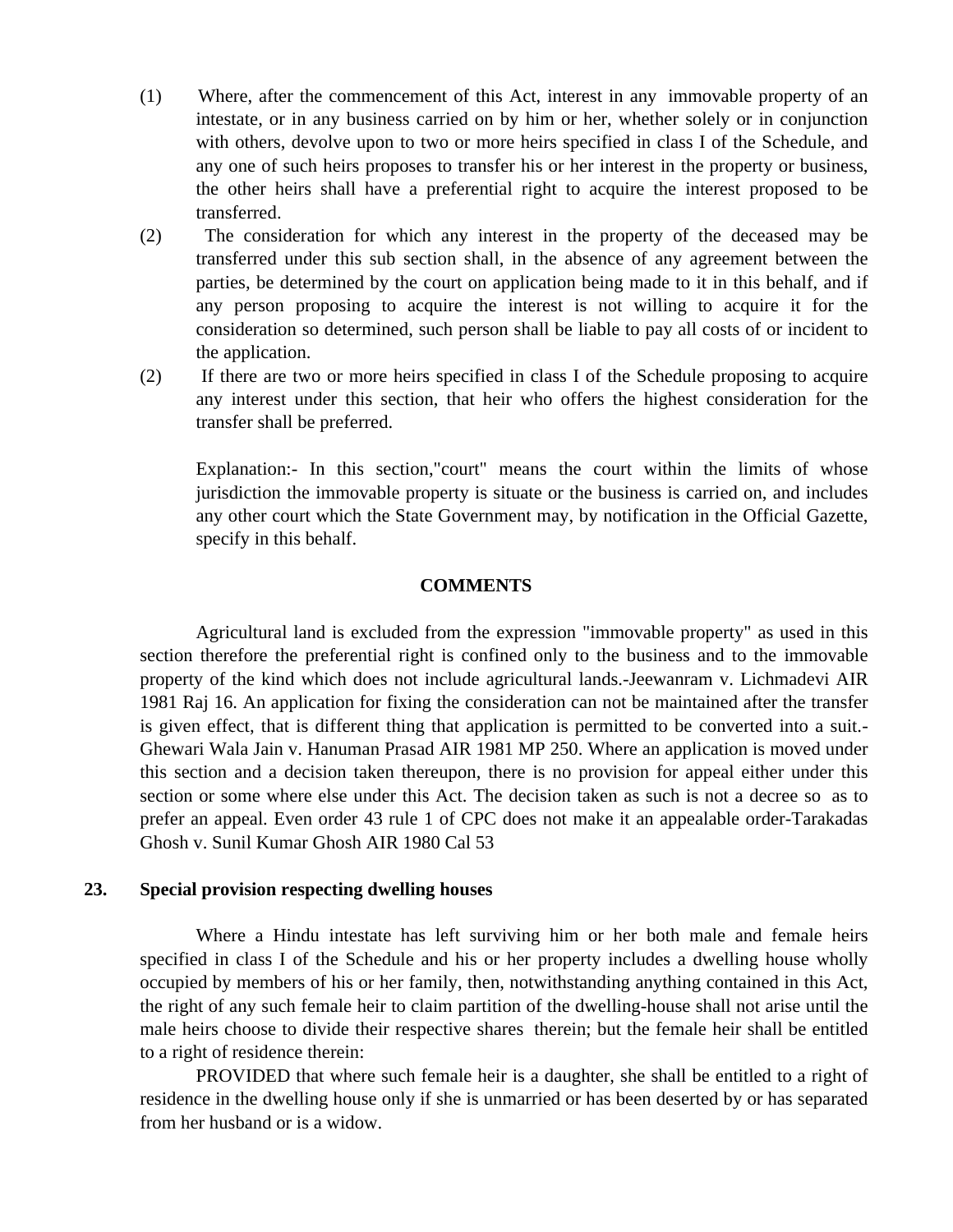#### **COMMENTS**

Selling of half share by sole male heir is an indication of his desire to partition and there cannot operate any restriction on the female heirs.-Mooka Ammal v. Chitradeva Ammal 1980 HLR 353

#### **24. Certain widows remarrying may not inherit as widows**

Any heir who is related to an intestate as the widow of a pre-deceased son, the widow of a predeceased son of a pre-deceased son or the widow of a brother shall not be entitled to succeed to the property of the intestate as such widow, if on the date the succession opens, she has re-married.

#### **COMMENTS**

Where on the date the succession opens, the widow is not remarried, she would succeed to the property. But the fact of her remarriage after the succession opens would not disentitle her to the property for the fact that s.14 would have conferred on absolute right in the property so taken by the widow.-Chanda v. Khusala AIR 1983 Patna 33

### **25. Murderer disqualified**

A person who commits murder or abets the commission of murder shall be disqualified from inheriting the property of the person murdered, or any other property in furtherance of the succession to which he or she committed or abetted the commission of the murder.

#### **COMMENTS**

Even though conviction is within the meaning of s. 304 IPC there is a bar for the person convicted and he would be disentitled to inherit.-Biro v. Banta Singh AIR 1980 Punj 164

#### **26. Convert's descendants disqualified**

Where, before or after the commencement of this Act, a Hindu has ceased or ceases to be Hindu by conversion to another religion, children born to him or her after such conversion and their descendants shall be disqualified from inheriting the property of any of their Hindu relatives, unless such children or descendants are Hindus at the time when the succession opens.

#### **27 Succession when heir disqualified**

If any person is disqualified from inheriting any property under this Act, it shall devolve as if such person had died before the intestate.

#### **28 Disease, defect etc. not to disqualify**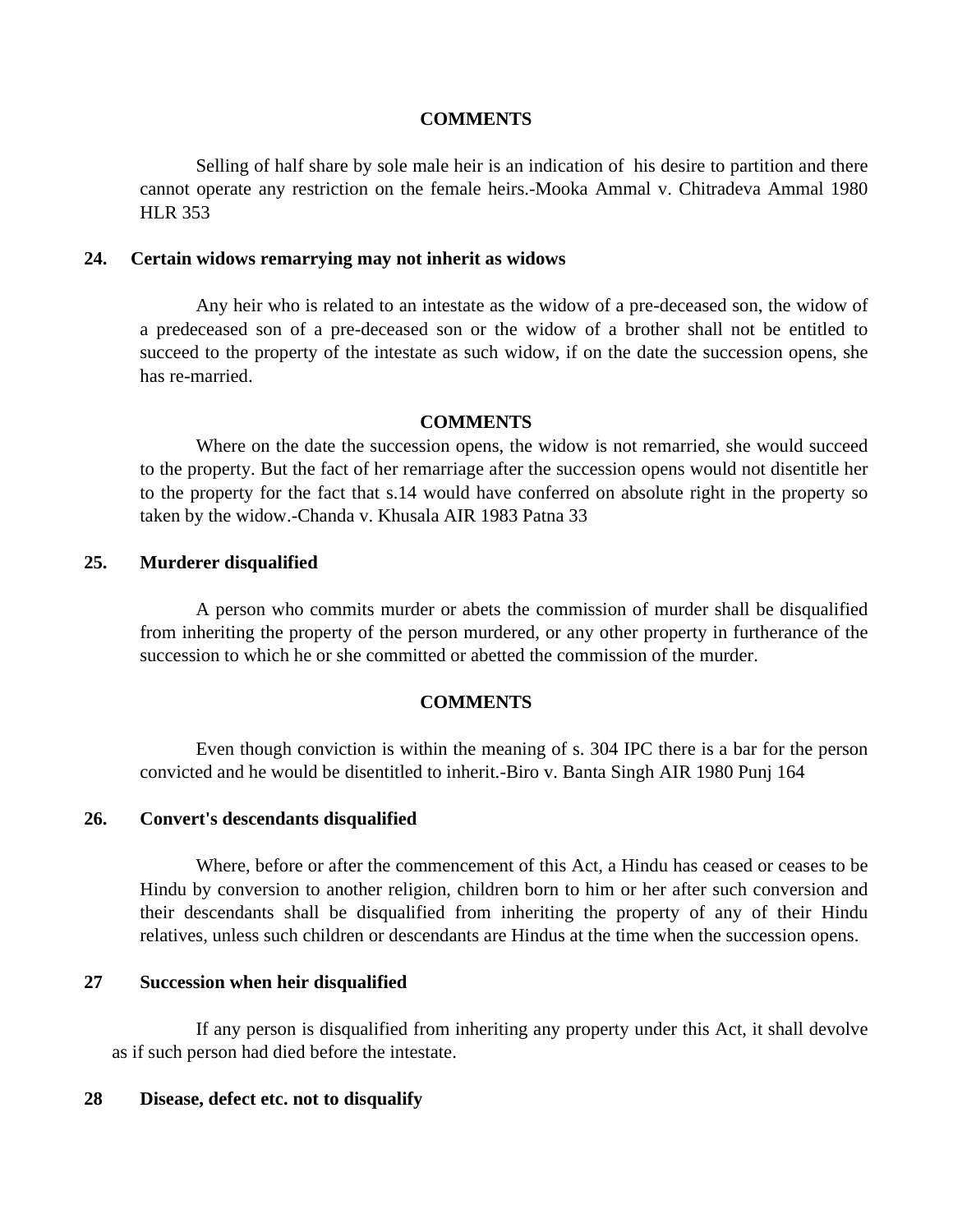No person shall be disqualified from succeeding to any property on the ground of any disease, defects or deformity, or save as provided in this Act, on any other ground whatsoever.

#### **ESCHEAT**

#### **28. Failure of heirs**

If an intestate has left no heir qualified to succeed to his or her property in accordance with the provisions of this Act, such property shall devolve on the government; and the government shall take the property subject to all the obligations and liabilities to which an heir would have been subjected.

## **Chapter III TESTAMENTARY SUCCESSION**

### **29. Testamentary succession**

 $\frac{1}{2}$ [\*\*\*] Any Hindu may dispose of by will or other testamentary disposition any property, which is capable of being so disposed of by him, in accordance with the provisions of the Indian Succession Act, 1925, or any other law for the time being in force and applicable to Hindus.

Explanation:- The interest of a male Hindu in a Mitakshara coparcenary property or the interest of a member of a tarwad, tavazhi, illom, kutumba or kavaru in the property of the tarwad, tavazhi, illom, kutumba or kavaru shall notwithstanding anything contained in this Act or in any other law for the time being in force, be deemed to be property capable of being disposed of by him or by her within the meaning of this  $\frac{2}{3}$  [section]  $\frac{3}{2}$ [\*\*\*]

# **Chapter IV REPEAL**

#### **31. Repeal**

[Rep. By Repealing and Amending Act, 1960 (58 of 1960)]

# **THE SCHEDULE [Section 8] HEIRS IN CLASS I AND CLASS II**

#### **CLASS I**

 Son; daughter; widow; mother; son of a pre-deceased son; daughter of a pre-deceased son; son of a pre-deceased daughter; daughter of a pre-deceased daughter; widow of a pre-deceased son; son of a